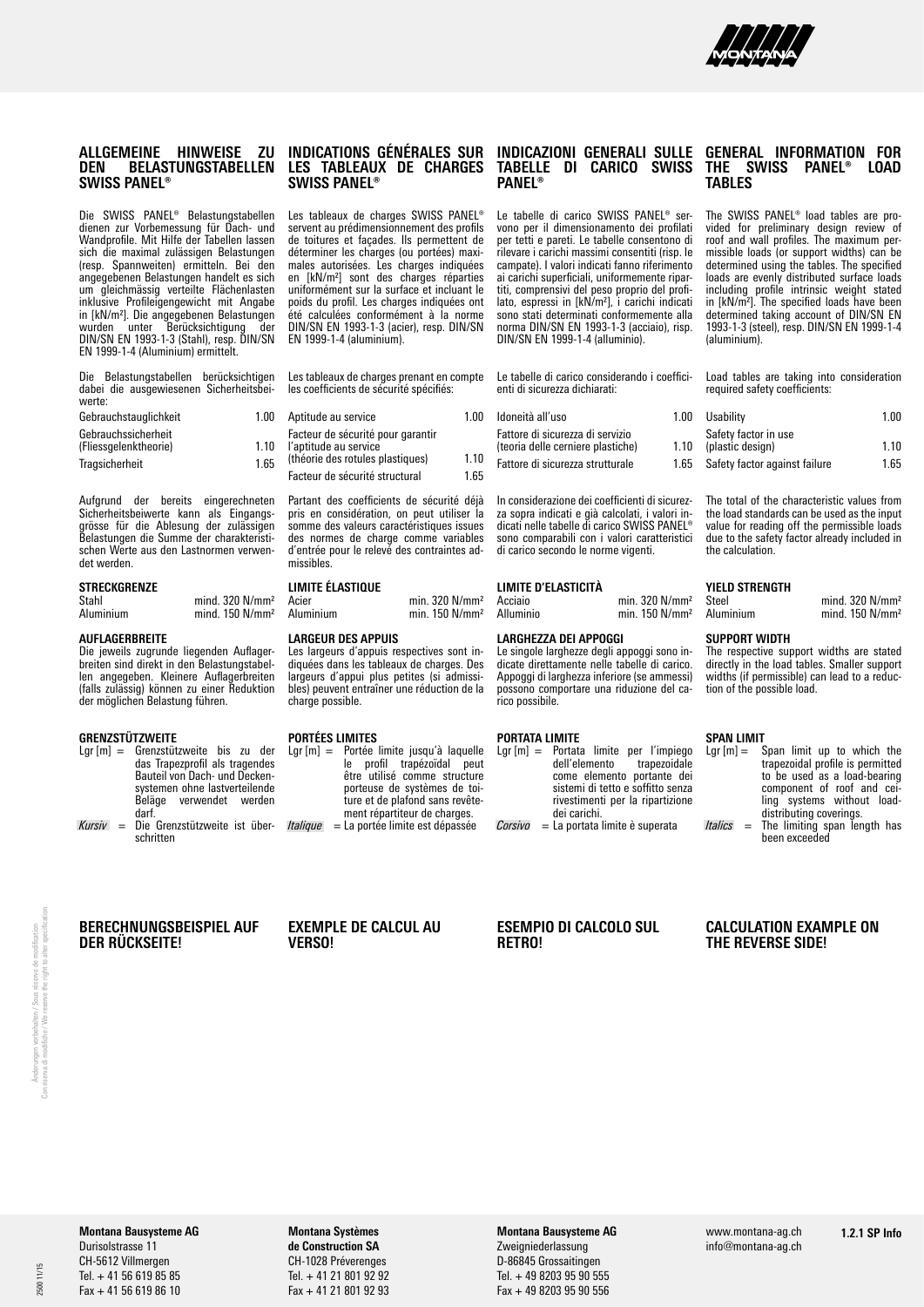

**SWISS PANEL®**

 $3 \times 310 = 930$ 

210

270

100

40

R

40

## **BERECHNUNGSBEISPIEL MIT SWISS PANEL®**

Für ein konkretes Bauvorhaben ist ein geeignetes Trapezblech für einen Flachdachaufbau zu dimensionieren.

Die Lastannahmen sind gemäss aktuell gültigen Normen (z.B. SIA 261) festzulegen. Im vorliegenden Fall ist mit einer massgebenden Gesamtbelastung von 4.1 kN/m2 zu rechnen (Eigengewicht + Schneelast). Es soll ein Zweifeldträger-System mit folgenden Angaben realisiert werden:

| Zwischenauflagerbreite | 160 mm          |
|------------------------|-----------------|
| Endauflagerbreite      | $40 \text{ mm}$ |
| Spannweite             | max. 4.00 m     |

#### **EXEMPLE DE CALCUL AVEC SWISS PANEL®**

Pour un projet de construction concret, il faut dimensionner une tôle trapézoïdale pour une toiture plate.

Les charges théoriques doivent être déterminées conformément aux normes en vigueur actuellement (p. ex. SIA 261). Dans le cas présent, il faut compter avec une charge totale de 4,1 kN/m2 (poids propre + charge de neige). Il convient de réaliser un système porteur à deux travées selon les indications suivantes:

**ESEMPIO DI CALCOLO CON SWISS PANEL®**

Per un progetto edile concreto occorre dimensionare una lamiera trapezoidale adeguata per una struttura con tetto piano.

I carichi ipotizzati devono essere stabiliti in base alle norme attualmente in vigore (es. SIA 261). Nel presente caso occorre considerare un carico complessivo determinante di 4.1 kN/m2 (peso proprio + peso neve). Deve essere realizzato un sistema con trave a due campate con i seguenti dati:

An appropriate trapezoidal sheet for a flat roof structure must be dimensioned for a specific construction project.

**CALCULATION EXAMPLE WITH** 

The load assumptions must be defined in accordance with currently applicable standards (e.g. SIA 261). In the present case, an applicable total load of 4.1 kN/m2 (intrinsic weight + snow load) must be calculated. A double span beam system with the following specifications should be produced:

310

Ξ

30

| te | max. 4.00 m Portée | 160 mm Appui intermédiaire<br>40 mm Appuis aux extrémités | max. 4.00 m Luce | 160 mm Largh. dell'appoggio intermedio 160 mm Intermediate support<br>40 mm Largh. dell'appoggio all'estremità 40 mm Supports at the ends | max. 4.00 m | Span | 160 mm<br>40 mm<br>max. 4.00 m |
|----|--------------------|-----------------------------------------------------------|------------------|-------------------------------------------------------------------------------------------------------------------------------------------|-------------|------|--------------------------------|
|----|--------------------|-----------------------------------------------------------|------------------|-------------------------------------------------------------------------------------------------------------------------------------------|-------------|------|--------------------------------|



SWISS PANEL® SP 111/310

| Stahl          | <b>Positivlage</b>       |
|----------------|--------------------------|
| Acier          | <b>Position positive</b> |
| <b>Acciaio</b> | Posizione positiva       |
| <b>Steel</b>   | <b>Positive position</b> |

Zwischenauflagerbreite Appuis intermédiaires Larghezza dell'appoggio intermedio 160 mm Intermediate supports

Endauflagerbreite Appuis aux extrémités Larghezza dell'appoggio all'estremità 40 mm Supports at the ends

|   |  |      | Spannweite / Portée<br>Span / Luce |                    | m       | 3.25              | 3.50              | 3.75              | Ø<br>4.00         | 4.25              | 4.50              | 4.75              | 5.00              | 5.25              | 5.50              | 5.75              | 6.00              | 6.25              | 6.50              | 6.75              |
|---|--|------|------------------------------------|--------------------|---------|-------------------|-------------------|-------------------|-------------------|-------------------|-------------------|-------------------|-------------------|-------------------|-------------------|-------------------|-------------------|-------------------|-------------------|-------------------|
|   |  | ❸    | $kq/m^2$                           | Lgr (m)            | max f   | kN/m <sup>2</sup> | kN/m <sup>2</sup> | kN/m <sup>2</sup> | kN/m <sup>2</sup> | kN/m <sup>2</sup> | kN/m <sup>2</sup> | kN/m <sup>2</sup> | kN/m <sup>2</sup> | kN/m <sup>2</sup> | kN/m <sup>2</sup> | kN/m <sup>2</sup> | kN/m <sup>2</sup> | kN/m <sup>2</sup> | kN/m <sup>2</sup> | kN/m <sup>2</sup> |
|   |  | 0.75 | 9.68                               | 4.75               | L/150   | 3.86              | 3.33              | 2.90              | 2.55              | 2.26              | 2.01              | 1.81              | 1.63              | 1.48              | 1.35              | 1.23              | 1.13              | 1.04              | 0.97              | 0.89              |
|   |  |      |                                    |                    | L/300   | 3.86              | 3.33              | 2.90              | 2.55              | 2.26              | 2.01              | 1.81              | 1.63              | 1.48              | 1.35              | 1.23              | 1.13              | 1.04              | 0.93              | 0.83              |
|   |  | 0.88 | 11.35                              | 7.74               | $U$ 150 | 5.14              | 4.43              | 3.86              | 3.39              | 3.01              | 2.68              | 2.41              | 2.17              | .97               | .80               | 1.64              | 1.51              | .39               | 1.29              | 1.19              |
| 0 |  |      |                                    |                    | L/300   | 5.14              | 4.43              | 3.86              | 3.39              | 3.01              | 2.68              | 2.41              | 2.17              | 1.97              | 1.78              | 1.56              | 1.37              | 21                | 1.08              | 0.96              |
|   |  | 1.00 | 12.90                              |                    | L/150   | 6.33              | 5.46              | 4.76              | 4.18              | 3.70              | 3.30              | 2.97              | 2.68              | 2.43              | 2.21              | 2.02              | 1.86              | 1.71              | 1.58              | 1.47              |
|   |  |      |                                    | $10.50_{\bigodot}$ | L/300   | 6.33              | 5.46              | 4.76<br>O         | 4.18              | 3.70              | 3.30              | 2.97              | 2.61              | 2.25              | 1.96              | 1.71              | 1.51              | 1.33              | 1.19              | 1.06              |
|   |  | 1.25 | 16.13                              | 13.13              | $U$ 150 | 8.95              | 7.72              | 6.72              | 5.91              | 5.23              | 4.67              | 4.19              | 3.78              | 3.43              | 3.13              | 2.86              | 2.63              | 2.42              | 2.24              | 2.08              |
|   |  |      |                                    |                    | L/300   | 8.95              | 7.72              | 6.72              | 5.91              | 5.23              | 4.67              | 3.98              | 3.41              | 2.95              | 2.56              | 2.24              | 1.97              | 1.75              | 1.55              | 1.39              |
|   |  | 1.50 | 19.53                              | 15.75              | $U$ 150 | 10.74             | 9.26              | 8.07              | 7.09              | 6.28              | 5.60              | 5.03              | 4.54              | 4.12              | 3.75              | 3.43              | 3.15              | 2.90              | 2.69              | 2.49              |
|   |  |      |                                    |                    | L/300   | 10.74             | 9.26              | 8.07              | 7.09              | 6.28              | 5.60              | 4.78              | 4.09              | 3.54              | 3.08              | 2.69              | 2.37              | 2.10              | 1.86              | 1.66              |

- 1 Zutreffende Tabelle (Zweifeldträger) auswählen.
- **2** Gewünschte Spannweite auswählen.
- In der Spalte nach unten gehen und prüfen, ab welcher Dicke t die gewünschte Traglast erreicht ist.
- 4 Für Dächer unter Volllast mit oberseitiger Abdichtung (Warmdach) ist eine Durchbiegungsbeschränkung von L/300 gefordert.
- 5 Für das SP 111/310 fällt die Wahl auf  $eine$  Dicke  $t = 1,00$ mm
- **1** Sélectionner le tableau approprié (deux travées).
- <sup>2</sup> Sélectionner la portée souhaitée.
- Consulter la colonne et vérifier à partir de quelle épaisseur t la capacité de charge souhaitée est atteinte.
	- Pour les toitures chargées avec la face supérieure étanchée (toiture chaude), une flèche limite de L/300 est requise.
	- Pour le SP 111/310, il faut choisir une épaisseur t = 1,00mm
- **1** Scegliere la corrispondente tabella (portata su due campate).
- <sup>2</sup> Scegliere la luce desiderata.
	- 3 Nella colonna, scorrere verso il basso e verificare lo spessore t dal quale si ottiene la portata desiderata.
- 4 Per i tetti a carico pieno con impermeabilizzazione sul lato superiore (tetto caldo) è richiesta una limitazione di freccia di L/300.
- 5 Per SP 111/310 la scelta cade su uno spessore  $t = 1,00$  mm
- **1** Select applicable table (Double Span Beam).
- **2** Select the required span.
- **3** Go down the column and check from which thickness t the required loadbearing capacity is reached.
- For roofs supporting a full load with top side sealing (warm roof), a sag restriction of L/300 is required.
- The selection for the SP 111/310 is a thickness t of 1.00 mm

**Montana Bausysteme AG** Durisolstrasse 11 CH-5612 Villmergen Tel. + 41 56 619 85 85 Fax + 41 56 619 86 10

**Montana Systèmes de Construction SA** CH-1028 Préverenges Tel. + 41 21 801 92 92 Fax + 41 21 801 92 93 **Montana Bausysteme AG** Zweigniederlassung D-86845 Grossaitingen Tel. + 49 8203 95 90 555 Fax + 49 8203 95 90 556

www.montana-ag.ch info@montana-ag.ch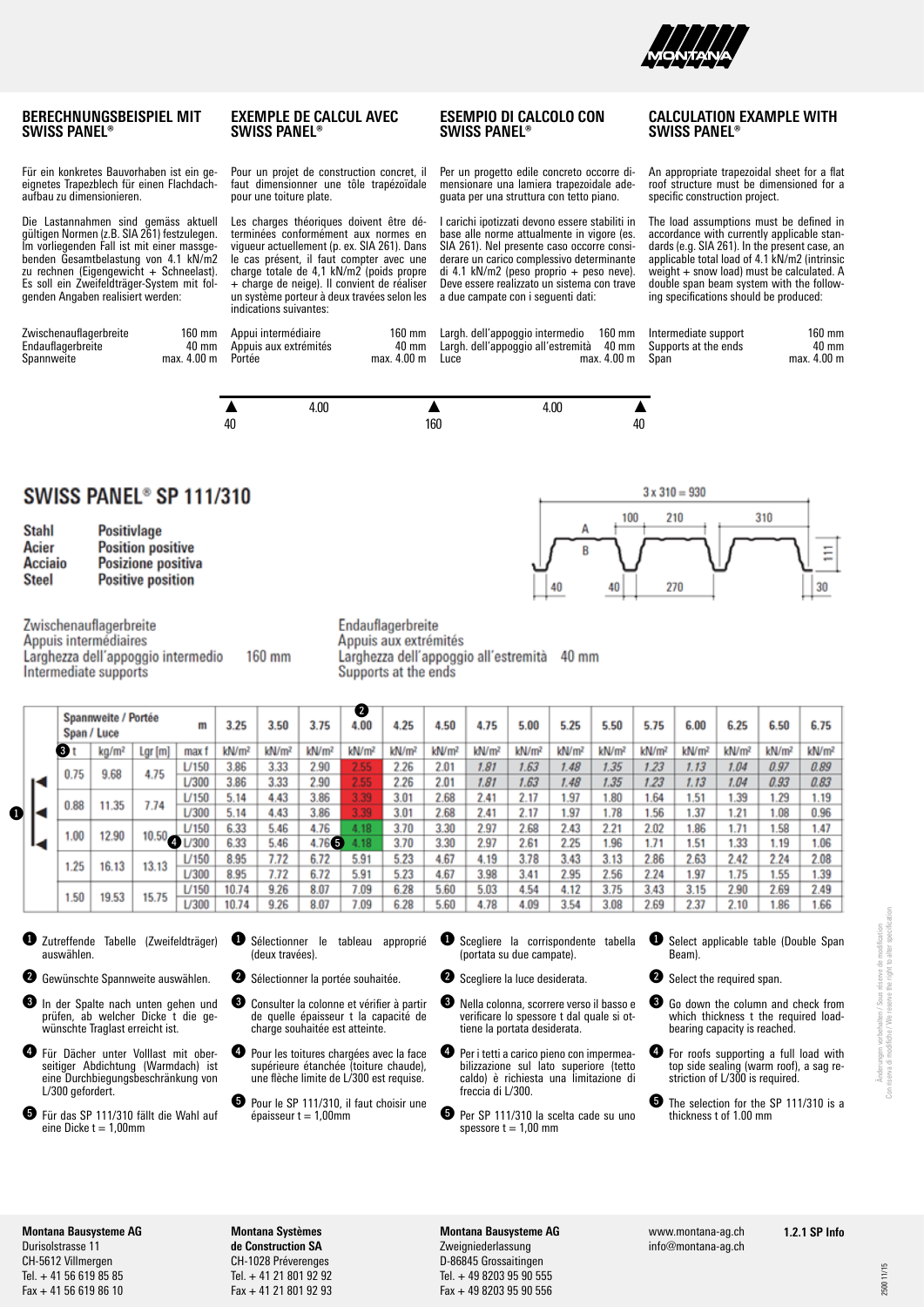

| <b>Stahl</b>   | <b>Positivlage</b>       |
|----------------|--------------------------|
| Acier          | <b>Position positive</b> |
| <b>Acciaio</b> | Posizione positiva       |
| <b>Steel</b>   | <b>Positive position</b> |



Zwischenauflagerbreite Appuis intermédiaires Larghezza dell'appoggio intermedio 160 mm Intermediate supports

Endauflagerbreite Appuis aux extrémités Larghezza dell'appoggio all'estremità 90 mm Supports at the ends

|   |      | Spannweite / Portée<br>Span / Luce |           | m     | 2.50              | 2.75              | 3.00              | 3.25              | 3.50              | 3.75              | 4.00              | 4.25              | 4.50              | 4.75              | 5.00              | 5.25              | 5.50              | 5.75              | 6.00              |
|---|------|------------------------------------|-----------|-------|-------------------|-------------------|-------------------|-------------------|-------------------|-------------------|-------------------|-------------------|-------------------|-------------------|-------------------|-------------------|-------------------|-------------------|-------------------|
|   |      | kq/m <sup>2</sup>                  | $Lgr$ [m] | max f | kN/m <sup>2</sup> | kN/m <sup>2</sup> | kN/m <sup>2</sup> | kN/m <sup>2</sup> | kN/m <sup>2</sup> | kN/m <sup>2</sup> | kN/m <sup>2</sup> | kN/m <sup>2</sup> | kN/m <sup>2</sup> | kN/m <sup>2</sup> | kN/m <sup>2</sup> | kN/m <sup>2</sup> | kN/m <sup>2</sup> | kN/m <sup>2</sup> | kN/m <sup>2</sup> |
|   | 0.70 | 8.43                               | 1.61      | L/150 | 4.47              | 3.69              | 3.10              | 2.51              | 2.01              | 1.64              | 1.35              | 1.12              | 0.95              | 0.80              | 0.69              | 0.60              | 0.52              | 0.45              | 0.40              |
|   |      |                                    |           | L/300 | 2.76              | 2.07              | 1.60              | 1.26              | 1.01              | 0.82              | 0.67              | 0.56              | 0.47              | 0.40              | 0.34              | 0.30              | 0.26              | 0.23              | 0.20              |
|   | 0.75 | 9.04                               | 1.86      | L/150 | 5.17              | 4.27              | 3.59              | 2.83              | 2.27              | 1.84              | 1.52              | 1.27              | 1.07              | 0.91              | 0.78              | 0.67              | 0.58              | 0.51              | 0.45              |
|   |      |                                    |           | L/300 | 3.11              | 2.34              | 1.80              | 1.41              | 1.13              | 0.92              | 0.76              | 0.63              | 0.53              | 0.45              | 0.39              | 0.34              | 0.29              | 0.26              | 0.22              |
| К | 0.80 | 9.64                               | 2.62      | L/150 | 5.76              | 4.76              | 3.85              | 3.03              | 2.42              | 1.97              | 1.62              | 1.35              | 1.14              | 0.97              | 0.83              | 0.72              | 0.62              | 0.55              | 0.48              |
|   |      |                                    |           | L/300 | 3.33              | 2.50              | 1.92              | 1.51              | 1.21              | 0.99              | 0.81              | 0.68              | 0.57              | 0.48              | 0.42              | 0.36              | 0.31              | 0.27              | 0.24              |
| ◀ |      | 10.60                              | 3.84      | L/150 | 6.73              | 5.52              | 4.25              | 3.35              | 2.68              | 2.18              | 1.79              | 1.50              | 1.26              | 1.07              | 0.92              | 0.79              | 0.69              | 0.60              | 0.53              |
|   | 0.88 |                                    |           | L/300 | 3.68              | 2.76              | 2.13              | 1.67              | 1.34              | 1.09              | 0.90              | 0.75              | 0.63              | 0.54              | 0.46              | 0.40              | 0.35              | 0.30              | 0.27              |
|   | 1.00 | 12.05                              | 5.67      | L/150 | 8.16              | 6.31              | 4.86              | 3.82              | 3.06              | 2.49              | 2.05              | 1.71              | 1.44              | .22               | 1.05              | 0.91              | 0.79              | 0.69              | 0.61              |
|   |      |                                    |           | L/300 | 4.20              | 3.16              | 2.43              | 1.91              | 1.53              | 1.24              | 1.03              | 0.85              | 0.72              | 0.61              | 0.52              | 0.45              | 0.39              | 0.35              | 0.30              |
|   | 1.25 | 15.06                              | 6.44      | L/150 | 9.57              | 7.91              | 6.12              | 4.82              | 3.86              | 3.13              | 2.58              | 2.15              | .81               | .54               | 1.32              | 1.14              | 0.99              | 0.87              | 0.77              |
|   |      |                                    |           | L/300 | 5.29              | 3.97              | 3.06              | 2.41              | 1.93              | 1.57              | 1.29              | .08               | 0.91              | 0.77              | 0.66              | 0.57              | 0.50              | 0.43              | 0.38              |
|   | 1.50 | 17.93                              | 7.15      | L/150 | 10.86             | 8.98              | 7.38              | 5.81              | 4.65              | 3.78              | 3.11              | 2.60              | 2.19              | .86               | 1.59              | 1.38              | 1.20              | 1.05              | 0.92              |
|   |      |                                    |           | L/300 | 6.38              | 4.79              | 3.69              | 2.90              | 2.32              | i.89              | 1.56              | .30               | .09               | 0.93              | 0.80              | 0.69              | 0.60              | 0.52              | 0.46              |

| Span / Luce | Spannweite / Portée |        | m     | 2.50              | 2.75              | 3.00              | 3.25              | 3.50              | 3.75              | 4.00              | 4.25              | 4.50              | 4.75              | 5.00              | 5.25              | 5.50              | 5.75              | 6.00              |
|-------------|---------------------|--------|-------|-------------------|-------------------|-------------------|-------------------|-------------------|-------------------|-------------------|-------------------|-------------------|-------------------|-------------------|-------------------|-------------------|-------------------|-------------------|
|             | kg/m <sup>2</sup>   | Lgr[m] | max f | kN/m <sup>2</sup> | kN/m <sup>2</sup> | kN/m <sup>2</sup> | kN/m <sup>2</sup> | kN/m <sup>2</sup> | kN/m <sup>2</sup> | kN/m <sup>2</sup> | kN/m <sup>2</sup> | kN/m <sup>2</sup> | kN/m <sup>2</sup> | kN/m <sup>2</sup> | kN/m <sup>2</sup> | kN/m <sup>2</sup> | kN/m <sup>2</sup> | kN/m <sup>2</sup> |
| 0.70        | 8.43                | 2.01   | L/150 | 4.22              | 3.66              | 3.10              | 2.64              | 2.28              | 1.99              | 1.75              | 1.55              | 1.38              | 1.24              | 1.12              | 1.01              | 0.92              | 0.84              | 0.78              |
|             |                     |        | L/300 | 4.22              | 3.66              | 3.10              | 2.64              | 2.28              | 1.97              | 1.62              | 1.35              | 1.14              | 0.97              | 0.83              | 0.72              | 0.62              | 0.55              | 0.48              |
| 0.75        | 9.04                | 2.32   | L/150 | 4.86              | 4.21              | 3.59              | 3.06              | 2.64              | 2.30              | 2.02              | 1.79              | 1.59              | 1.43              | 1.29              | 1.17              | 1.07              | 0.98              | 0.90              |
|             |                     |        | L/300 | 4.86              | 4.21              | 3.59              | 3.06              | 2.64              | 2.21              | 1.82              | 1.52              | 1.28              | 1.09              | 0.93              | 0.81              | 0.70              | 0.61              | 0.54              |
| 0.80        | 9.64                | 3.28   | L/150 | 5.76              | 4.76              | 4.00              | 3.41              | 2.94              | 2.56              | 2.25              | 1.99              | 1.78              | 1.60              | 1.44              | 1.31              | 1.19              | 1.11              | 1.06              |
|             |                     |        | L/300 | 5.76              | 4.76              | 4.00              | 3.41              | 2.91              | 2.37              | 1.95              | 1.63              | 1.37              | 1.17              | 1.00              | 0.86              | 0.75              | 0.66              | 0.58              |
| 0.88        | 10.60               | 4.80   | L/150 | 6.73              | 5.56              | 4.67              | 3.98              | 3.43              | 2.99              | 2.63              | 2.33              | 2.08              | 1.86              | 1.73              | 1.64              | 1.55              | 1.44              | 1.28              |
|             |                     |        | L/300 | 6.73              | 5.56              | 4.67              | 3.98              | 3.22              | 2.62              | 2.16              | 1.80              | 1.52              | 1.29              | 1.10              | 0.95              | 0.83              | 0.73              | 0.64              |
| 1.00        | 12.05               | 7.09   | L/150 | 8.16              | 6.74              | 5.67              | 4.83              | 4.16              | 3.63              | 3.19              | 2.85              | 2.66              | 2.50              | 2.34              | 2.12              | 1.90              | 1.66              | 1.46              |
|             |                     |        | L/300 | 8.16              | 6.74              | 5.67              | 4.60              | 3.68              | 2.99              | 2.46              | 2.05              | 1.73              | 1.47              | 1.26              | .09               | 0.95              | 0.83              | 0.73              |
| 1.25        | 15.06               | 8.05   | L/150 | 9.57              | 7.91              | 6.64              | 5.66              | 4.88              | 4.25              | 3.74              | 3.34              | 3.12              | 2.92              | 2.73              | 2.48              | 2.26              | 2.07              | 1.84              |
|             |                     |        | L/300 | 9.57              | 7.91              | 6.64              | 5.66              | 4.63              | 3.77              | 3.10              | 2.59              | 2.18              | 1.85              | 1.59              | .37               | 1.19              | 1.05              | 0.92              |
| 1.50        | 17.93               | 8.93   | L/150 | 10.86             | 8.98              | 7.54              | 6.43              | 5.54              | 4.83              | 4.24              | 3.79              | 3.53              | 3.31              | 3.10              | 2.81              | 2.56              | 2.34              | 2.15              |
|             |                     |        | L/300 | 10.86             | 8.98              | 7.54              | 6.43              | 5.54              | 4.54              | 3.74              | 3.12              | 2.63              | 2.24              | 1.92              | .66               | 1.44              | 1.26              | 1.11              |

|   | Span / Luce | Spannweite / Portée |        | m     | 2.50              | 2.75              | 3.00              | 3.25              | 3.50              | 3.75              | 4.00              | 4.25              | 4.50              | 4.75              | 5.00              | 5.25              | 5.50              | 5.75              | 6.00              |
|---|-------------|---------------------|--------|-------|-------------------|-------------------|-------------------|-------------------|-------------------|-------------------|-------------------|-------------------|-------------------|-------------------|-------------------|-------------------|-------------------|-------------------|-------------------|
|   |             | kg/m <sup>2</sup>   | Lgr[m] | max : | kN/m <sup>2</sup> | kN/m <sup>2</sup> | kN/m <sup>2</sup> | kN/m <sup>2</sup> | kN/m <sup>2</sup> | kN/m <sup>2</sup> | kN/m <sup>2</sup> | kN/m <sup>2</sup> | kN/m <sup>2</sup> | kN/m <sup>2</sup> | kN/m <sup>2</sup> | kN/m <sup>2</sup> | kN/m <sup>2</sup> | kN/m <sup>2</sup> | kN/m <sup>2</sup> |
|   | 0.70        | 8.43                | 2.01   | L/150 | 4.47              | 3.69              | 3.10              | 2.64              | 2.28              | 1.99              | 1.75              | 1.55              | 1.38              | 1.24              | 1.12              | 1.03              | 0.95              | 0.86              | 0.76              |
|   |             |                     |        | L/300 | 4.47              | 3.69              | 3.02              | 2.38              | 1.90              | 1.55              | 1.27              | 1.06              | 0.89              | 0.76              | 0.65              | 0.56              | 0.49              | 0.43              | 0.38              |
| Ы | 0.75        | 9.04                | 2.32   | L/150 | 5.17              | 4.27              | 3.59              | 3.06              | 2.64              | 2.30              | 2.02              | 1.79              | 1.59              | 1.43              | 1.29              | 1.19              | 1.10              | 0.97              | 0.85              |
|   |             |                     |        | L/300 | 5.17              | 4.27              | 3.40              | 2.68              | 2.14              | 1.74              | 1.44              | 1.20              | 1.01              | 0.86              | 0.73              | 0.63              | 0.55              | 0.48              | 0.43              |
| К | 0.80        | 9.64                | 3.28   | L/150 | 5.76              | 4.76              | 4.00              | 3.41              | 2.94              | 2.56              | 2.25              | 1.99              | 1.79              | 1.63              | 1.49              | 1.36              | 1.18              | 1.03              | 0.91              |
|   |             |                     |        | L/300 | 5.76              | 4.73              | 3.64              | 2.86              | 2.29              | 1.86              | 1.54              | 1.28              | 1.08              | 0.92              | 0.79              | 0.68              | 0.59              | 0.52              | 0.46              |
| Ю | 0.88        | 10.60               | 4.80   | L/150 | 6.73              | 5.56              | 4.67              | 3.98              | 3.43              | 2.99              | 2.63              | 2.37              | 2.14              | 1.94              | 1.74              | 1.50              | 1.31              | 1.14              | 1.01              |
|   |             |                     |        | L/300 | 6.73              | 5.22              | 4.02              | 3.16              | 2.53              | 2.06              | 1.70              | 1.42              | 1.19              | 1.01              | 0.87              | 0.75              | 0.65              | 0.57              | 0.50              |
|   | .00         | 12.05               | 7.09   | L/150 | 8.16              | 6.74              | 5.67              | 4.83              | 4.16              | 3.65              | 3.25              | 2.92              | 2.66              | 2.32              | 1.99              | 1.72              | 1.49              | 1.31              | 1.15              |
|   |             |                     |        | L/300 | 7.94              | 5.97              | 4.60              | 3.62              | 2.89              | 2.35              | 1.94              | 1.62              | 1.36              | 1.16              | 0.99              | 0.86              | 0.75              | 0.65              | 0.57              |
|   | .25         | 15.06               | 8.05   | L/150 | 9.57              | 7.91              | 6.64              | 5.66              | 4.88              | 4.25              | 3.74              | 3.34              | 3.12              | 2.92              | 2.50              | 2.16              | .88               | .64               | 1.45              |
|   |             |                     |        | L/300 | 9.57              | 7.52              | 5.79              | 4.55              | 3.65              | 2.96              | 2.44              | 2.04              | 1.72              | 1.46              | .25               | 1.08              | 0.94              | 0.82              | 0.72              |
|   | 1.50        | 17.93               | 8.93   | L/150 | 10.86             | 8.98              | 7.54              | 6.43              | 5.54              | 4.84              | 4.25              | 3.79              | 3.53              | 3.31              | 3.02              | 2.61              | 2.27              | .98               | 1.75              |
|   |             |                     |        | L/300 | 10.86             | 8.98              | 6.98              | 5.49              | 4.40              | 3.57              | 2.95              | 2.46              | 2.07              | 1.76              | i.51              | 1.30              | 1.13              | 0.99              | 0.87              |

**Montana Bausysteme AG** Durisolstrasse 11 CH-5612 Villmergen Tel. + 41 56 619 85 85 Fax + 41 56 619 86 10

### **Montana Systèmes de Construction SA** CH-1028 Préverenges Tel. + 41 21 801 92 92 Fax + 41 21 801 92 93

**Montana Bausysteme AG** Zweigniederlassung D-86845 Grossaitingen Tel. + 49 8203 95 90 555 Fax + 49 8203 95 90 556

www.montana-ag.ch info@montana-ag.ch

**1.80.10 FE-POS**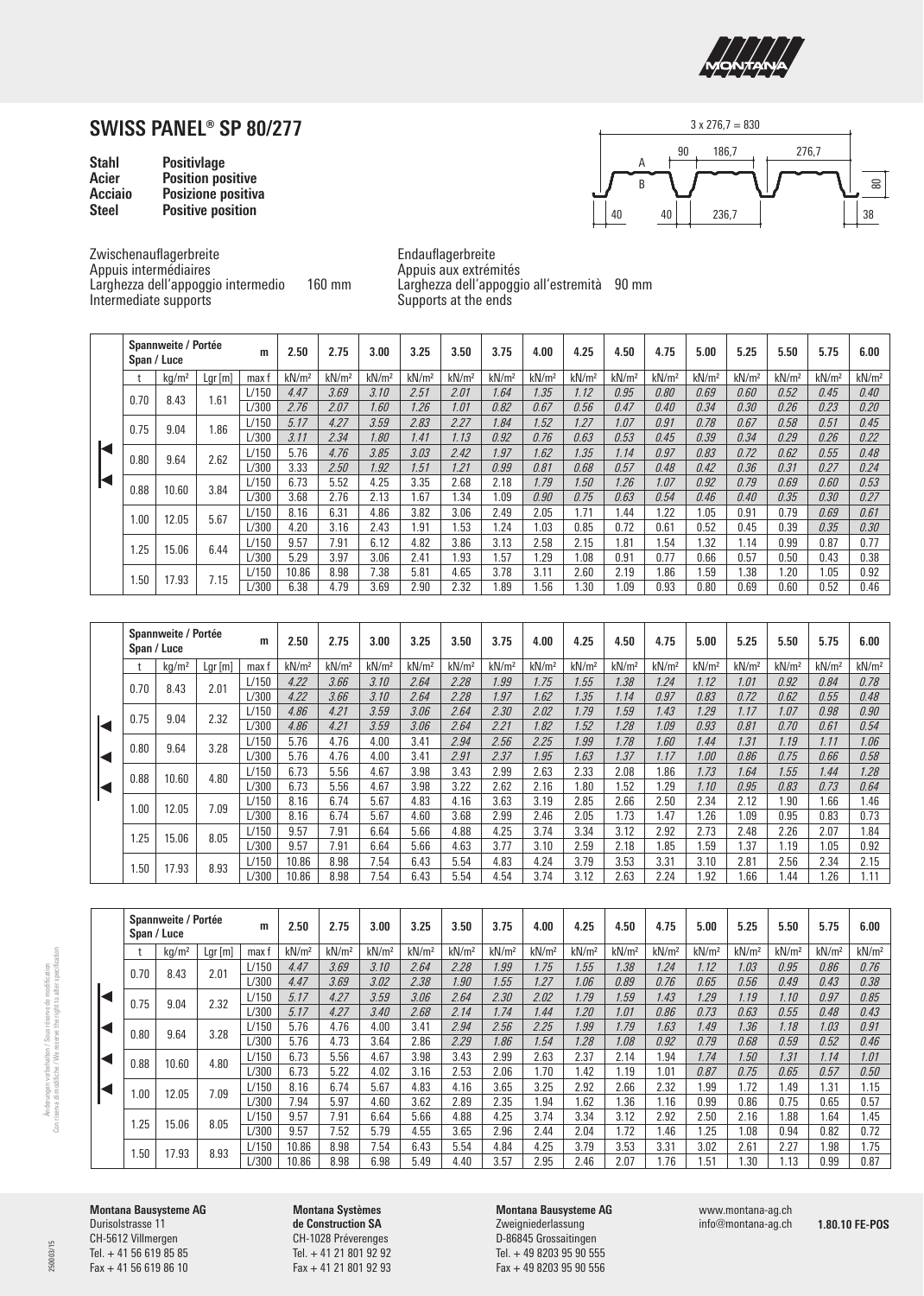

| <b>Stahl</b>   | <b>Negativlage</b>       |
|----------------|--------------------------|
| Acier          | <b>Position negative</b> |
| <b>Acciaio</b> | Posizione negativa       |
| <b>Steel</b>   | <b>Negative position</b> |



Zwischenauflagerbreite Appuis intermédiaires Larghezza dell'appoggio intermedio 160 mm Intermediate supports

Endauflagerbreite Appuis aux extrémités Larghezza dell'appoggio all'estremità 40 mm Supports at the ends

|  | Span / Luce                   | Spannweite / Portée |       | m     | 2.50              | 2.75              | 3.00              | 3.25              | 3.50              | 3.75              | 4.00              | 4.25              | 4.50              | 4.75              | 5.00              | 5.25              | 5.50              | 5.75              | 6.00              |
|--|-------------------------------|---------------------|-------|-------|-------------------|-------------------|-------------------|-------------------|-------------------|-------------------|-------------------|-------------------|-------------------|-------------------|-------------------|-------------------|-------------------|-------------------|-------------------|
|  |                               | kg/m <sup>2</sup>   |       | max f | kN/m <sup>2</sup> | kN/m <sup>2</sup> | kN/m <sup>2</sup> | kN/m <sup>2</sup> | kN/m <sup>2</sup> | kN/m <sup>2</sup> | kN/m <sup>2</sup> | kN/m <sup>2</sup> | kN/m <sup>2</sup> | kN/m <sup>2</sup> | kN/m <sup>2</sup> | kN/m <sup>2</sup> | kN/m <sup>2</sup> | kN/m <sup>2</sup> | kN/m <sup>2</sup> |
|  | 0.70                          | 8.43                |       | L/150 | 3.16              | 2.77              | 2.32              | 1.98              | 1.71              | 1.49              | 1.31              | 1.14              | 0.96              | 0.81              | 0.70              | 0.60              | 0.52              | 0.46              | 0.40              |
|  |                               |                     |       | L/300 | 2.79              | 2.09              | 1.61              | .27               | 1.02              | 0.83              | 0.68              | 0.57              | 0.48              | 0.41              | 0.35              | 0.30              | 0.26              | 0.23              | 0.20              |
|  | 0.75                          | 9.04                |       | L/150 | 3.62              | 3.03              | 2.55              | 2.17              | .87               | 1.63              | 1.43              | 1.24              | 1.04              | 0.89              | 0.76              | 0.66              | 0.57              | 0.50              | 0.44              |
|  |                               |                     |       | L/300 | 3.05              | 2.29              | 1.76              | 1.39              | 1.11              | 0.90              | 0.74              | 0.62              | 0.52              | 0.44              | 0.38              | 0.33              | 0.29              | 0.25              | 0.22              |
|  | 0.80<br>9.64<br>0.88<br>10.60 |                     |       | L/150 | 3.99              | 3.30              | 2.77              | 2.36              | 2.04              | 1.77              | 1.56              | . 35              | 1.13              | 0.97              | 0.83              | 0.71              | 0.62              | 0.54              | 0.48              |
|  |                               |                     |       | L/300 | 3.31              | 2.49              | .92               | .51               | 1.21              | 0.98              | 0.81              | 0.67              | 0.57              | 0.48              | 0.41              | 0.36              | 0.31              | 0.27              | 0.24              |
|  |                               |                     |       | L/150 | 4.52              | 3.74              | 3.14              | 2.68              | 2.31              | 2.01              | 1.77              | .50               | .26               | 1.07              | 0.92              | 0.79              | 0.69              | 0.60              | 0.53              |
|  |                               |                     |       | L/300 | 3.68              | 2.76              | 2.13              | 1.67              | 1.34              | 1.09              | 0.90              | 0.75              | 0.63              | 0.54              | 0.46              | 0.40              | 0.35              | 0.30              | 0.27              |
|  | 1.00                          | 12.05               |       | L/150 | 5.34              | 4.41              | 3.71              | 3.16              | 2.72              | 2.37              | 2.05              | 1.71              | 1.44              | 1.22              | 1.05              | 0.91              | 0.79              | 0.69              | 0.61              |
|  |                               |                     |       | L/300 | 4.20              | 3.16              | 2.43              | 1.91              | 1.53              | 1.24              | 1.03              | 0.85              | 0.72              | 0.61              | 0.52              | 0.45              | 0.39              | 0.35              | 0.30              |
|  |                               |                     |       | L/150 | 6.95              | 5.75              | 4.83              | 4.11              | 3.55              | 3.09              | 2.58              | 2.15              | 1.81              | 1.54              | 1.32              | 1.14              | 0.99              | 0.87              | 0.77              |
|  | 1.25<br>15.06                 |                     | L/300 | 5.29  | 3.97              | 3.06              | 2.41              | 1.93              | 1.57              | .29               | .08               | 0.91              | 0.77              | 0.66              | 0.57              | 0.50              | 0.43              | 0.38              |                   |
|  |                               |                     | L/150 | 8.38  | 6.93              | 5.82              | 4.96              | 4.28              | 3.73              | 3.11              | 2.60              | 2.19              | 1.86              | 1.59              | 1.38              | .20               | 1.05              | 0.92              |                   |
|  | 17.93<br>1.50                 | L/300               | 6.38  | 4.79  | 3.69              | 2.90              | 2.32              | 1.89              | .56               | .30               | 1.09              | 0.93              | 0.80              | 0.69              | 0.60              | 0.52              | 0.46              |                   |                   |

|      | Spannweite / Portée<br>Span / Luce | m     | 2.50              | 2.75              | 3.00              | 3.25              | 3.50              | 3.75              | 4.00              | 4.25              | 4.50              | 4.75              | 5.00              | 5.25              | 5.50              | 5.75              | 6.00              |
|------|------------------------------------|-------|-------------------|-------------------|-------------------|-------------------|-------------------|-------------------|-------------------|-------------------|-------------------|-------------------|-------------------|-------------------|-------------------|-------------------|-------------------|
|      | kq/m <sup>2</sup>                  | max f | kN/m <sup>2</sup> | kN/m <sup>2</sup> | kN/m <sup>2</sup> | kN/m <sup>2</sup> | kN/m <sup>2</sup> | kN/m <sup>2</sup> | kN/m <sup>2</sup> | kN/m <sup>2</sup> | kN/m <sup>2</sup> | kN/m <sup>2</sup> | kN/m <sup>2</sup> | kN/m <sup>2</sup> | kN/m <sup>2</sup> | kN/m <sup>2</sup> | kN/m <sup>2</sup> |
| 0.70 | 8.43                               | L/150 | 3.16              | 2.77              | 2.32              | 1.98              | 1.71              | 1.49              | 1.31              | 1.16              | 1.03              | 0.93              | 0.84              | 0.76              | 0.70              | 0.65              | 0.60              |
|      |                                    | L/300 | 3.16              | 2.77              | 2.32              | 1.98              | 1.71              | 1.49              | .31               | 1.16              | 1.03              | 0.93              | 0.84              | 0.72              | 0.63              | 0.55              | 0.48              |
| 0.75 | 9.04                               | L/150 | 3.62              | 3.03              | 2.55              | 2.17              | 1.87              | 1.63              | .43               | 1.27              | 1.13              | 1.02              | 0.92              | 0.85              | 0.78              | 0.72              | 0.67              |
|      |                                    | L/300 | 3.62              | 3.03              | 2.55              | 2.17              | 1.87              | 1.63              | .43               | 1.27              | 1.13              | 1.02              | 0.92              | 0.79              | 0.69              | 0.60              | 0.53              |
| 0.80 | 9.64                               | L/150 | 3.99              | 3.30              | 2.77              | 2.36              | 2.04              | .77               | .56               | 1.38              | 1.23              | 1.11              | 1.02              | 0.94              | 0.86              | 0.80              | 0.74              |
|      |                                    | L/300 | 3.99              | 3.30              | 2.77              | 2.36              | 2.04              | .77               | .56               | .38               | .23               | 1.11              | 0.99              | 0.86              | 0.75              | 0.65              | 0.58              |
| 0.88 | 10.60                              | L/150 | 4.52              | 3.74              | 3.14              | 2.68              | 2.31              | 2.01              | 1.77              | 1.56              | 1.41              | 1.29              | 1.18              | .08               | 1.00              | 0.92              | 0.86              |
|      |                                    | L/300 | 4.52              | 3.74              | 3.14              | 2.68              | 2.31              | 2.01              | 1.77              | 1.56              | 1.41              | 1.29              | 1.10              | 0.95              | 0.83              | 0.73              | 0.64              |
|      | 12.05                              | L/150 | 5.34              | 4.41              | 3.71              | 3.16              | 2.72              | 2.37              | 2.08              | 1.88              | 1.71              | 1.56              | 1.43              | 1.31              | 1.21              | 1.12              | 1.04              |
| 1.00 |                                    | L/300 | 5.34              | 4.41              | 3.71              | 3.16              | 2.72              | 2.37              | 2.08              | 1.88              | 1.71              | 1.47              | 1.26              | .09               | 0.95              | 0.83              | 0.73              |
| 1.25 | 15.06                              | L/150 | 6.95              | 5.75              | 4.83              | 4.11              | 3.63              | 3.23              | 2.90              | 2.61              | 2.37              | 2.16              | 1.97              | .81               | 1.67              | 1.54              | 1.43              |
|      |                                    | L/300 | 6.95              | 5.75              | 4.83              | 4.11              | 3.63              | 3.23              | 2.90              | 2.59              | 2.18              | 1.85              | 1.59              | .37               | 1.19              | 1.05              | 0.92              |
|      | 17.93<br>1.50                      | L/150 | 8.38              | 7.06              | 6.11              | 5.35              | 4.72              | 4.19              | 3.75              | 3.38              | 3.06              | 2.78              | 2.54              | 2.33              | 2.15              | 1.98              | 1.84              |
|      |                                    | L/300 | 8.38              | 7.06              | 6.11              | 5.35              | 4.72              | 4.19              | 3.74              | 3.12              | 2.63              | 2.24              | .92               | .66               | .44               | .26               | 1.11              |

| Span / Luce  | Spannweite / Portée | m     | 2.50              | 2.75              | 3.00              | 3.25              | 3.50              | 3.75              | 4.00              | 4.25              | 4.50              | 4.75              | 5.00              | 5.25              | 5.50              | 5.75              | 6.00              |
|--------------|---------------------|-------|-------------------|-------------------|-------------------|-------------------|-------------------|-------------------|-------------------|-------------------|-------------------|-------------------|-------------------|-------------------|-------------------|-------------------|-------------------|
|              | kg/m²               | max f | kN/m <sup>2</sup> | kN/m <sup>2</sup> | kN/m <sup>2</sup> | kN/m <sup>2</sup> | kN/m <sup>2</sup> | kN/m <sup>2</sup> | kN/m <sup>2</sup> | kN/m <sup>2</sup> | kN/m <sup>2</sup> | kN/m <sup>2</sup> | kN/m <sup>2</sup> | kN/m <sup>2</sup> | kN/m <sup>2</sup> | kN/m <sup>2</sup> | kN/m <sup>2</sup> |
| 0.70         | 8.43                | L/150 | 3.16              | 2.77              | 2.32              | 2.01              | 1.79              | .60               | .44               | 1.31              | 1.19              | 1.09              | 1.00              | 0.92              | 0.85              | 0.79              | 0.74              |
|              |                     | L/300 | 3.16              | 2.77              | 2.32              | 2.01              | 1.79              | .56               | .29               | 1.07              | 0.90              | 0.77              | 0.66              | 0.57              | 0.50              | 0.43              | 0.38              |
| 0.75         | 9.04                | L/150 | 3.62              | 3.03              | 2.55              | 2.25              | 2.00              | l.79              | .61               | 1.46              | 1.33              | 1.22              | 1.12              | .03               | 0.95              | 0.88              | 0.82              |
|              |                     | L/300 | 3.62              | 3.03              | 2.55              | 2.25              | 2.00              | 1.71              | 1.41              | 1.17              | 0.99              | 0.84              | 0.72              | 0.62              | 0.54              | 0.47              | 0.42              |
| 0.80         | 9.64                | L/150 | 3.99              | 3.30              | 2.83              | 2.50              | 2.22              | .99               | 1.79              | .62               | 1.47              | 1.35              | 1.24              | 1.14              | 1.05              | 0.97              | 0.91              |
|              |                     | L/300 | 3.99              | 3.30              | 2.83              | 2.50              | 2.22              | .85               | 1.53              | .27               | 1.07              | 0.91              | 0.78              | 0.68              | 0.59              | 0.51              | 0.45              |
| 0.88         | 10.60               | L/150 | 4.52              | 3.78              | 3.30              | 2.91              | 2.58              | 2.31              | 2.08              | .88               | 1.71              | 1.56              | 1.43              | .32               | 1.22              | 1.13              | 1.01              |
|              |                     | L/300 | 4.52              | 3.78              | 3.30              | 2.91              | 2.53              | 2.06              | 1.70              | 1.42              | 1.19              | 1.01              | 0.87              | 0.75              | 0.65              | 0.57              | 0.50              |
| .00          | 12.05               | L/150 | 5.36              | 4.62              | 4.03              | 3.54              | 3.14              | 2.81              | 2.52              | 2.28              | 2.07              | 1.89              | 1.73              | .59               | 1.47              | 1.31              | 1.15              |
|              |                     | L/300 | 5.36              | 4.62              | 4.03              | 3.54              | 2.89              | 2.35              | .94               | 1.62              | 1.36              | 1.16              | 0.99              | 0.86              | 0.75              | 0.65              | 0.57              |
|              | 15.06               | L/150 | 7.57              | 6.51              | 5.66              | 4.97              | 4.40              | 3.92              | 3.52              | 3.18              | 2.88              | 2.63              | 2.40              | 2.16              | 1.88              | 1.64              | 1.45              |
|              |                     | L/300 | 7.57              | 6.51              | 5.66              | 4.55              | 3.65              | 2.96              | 2.44              | 2.04              | 1.72              | 1.46              | 1.25              | .08               | 0.94              | 0.82              | 0.72              |
| 1.25<br>1.50 | 17.93               | L/150 | 9.93              | 8.52              | 7.39              | 6.48              | 5.72              | 5.10              | 4.57              | 4.12              | 3.73              | 3.40              | 3.02              | 2.61              | 2.27              | l.98              | 1.75              |
|              |                     | L/300 | 9.93              | 8.52              | 6.98              | 5.49              | 4.40              | 3.57              | 2.95              | 2.46              | 2.07              | 1.76              | .51               | .30               | 1.13              | 0.99              | 0.87              |

**Montana Bausysteme AG** Durisolstrasse 11 CH-5612 Villmergen Tel. + 41 56 619 85 85 Fax + 41 56 619 86 10

**Montana Systèmes de Construction SA** CH-1028 Préverenges Tel. + 41 21 801 92 92 Fax + 41 21 801 92 93 **Montana Bausysteme AG** Zweigniederlassung D-86845 Grossaitingen Tel. + 49 8203 95 90 555 Fax + 49 8203 95 90 556

www.montana-ag.ch info@montana-ag.ch

**1.80.10 FE-NEG**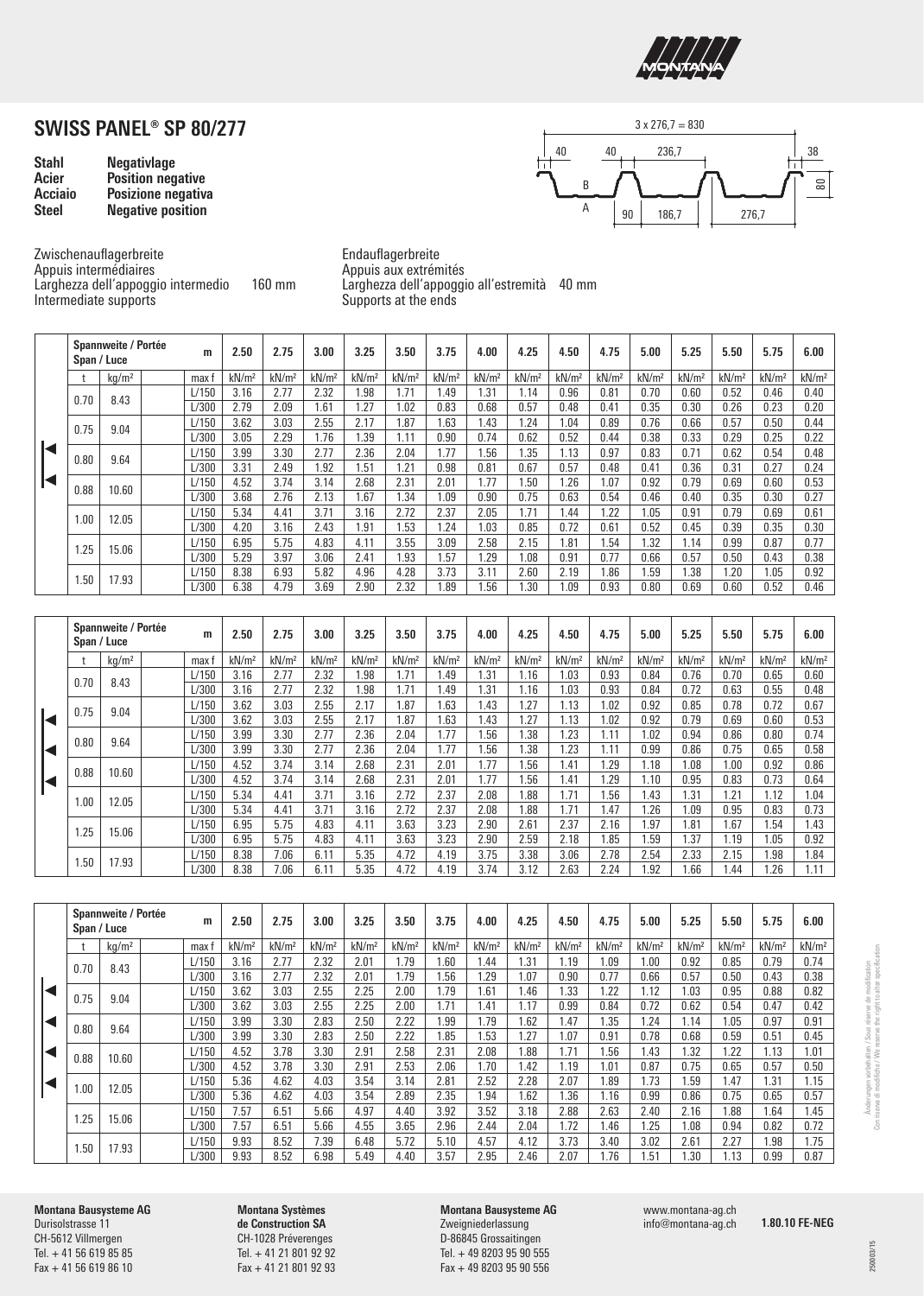

| <b>Aluminium</b> | <b>Positivlage</b>       |
|------------------|--------------------------|
| <b>Aluminium</b> | <b>Position positive</b> |
| <b>Alluminio</b> | Posizione positiva       |
| <b>Aluminium</b> | <b>Positive position</b> |

Larghezza dell'appoggio intermedio

Zwischenauflagerbreite Appuis intermédiaires

Intermediate supports

| iuva<br>ion |             |
|-------------|-------------|
|             |             |
|             | Endauflager |

160 mm



agerbreite Appuis aux etrémités Larghezza dell'appoggio all'estremità Supports at the ends 40 mm

|      | Spannweite / Portée<br>Span / Luce |       | m     | 1.60              | 1.80              | 2.00              | 2.20              | 2.40              | 2.60              | 2.80              | 3.00              | 3.20              | 3.40              | 3.60              | 3.80              | 4.00              | 4.20              | 4.40              |
|------|------------------------------------|-------|-------|-------------------|-------------------|-------------------|-------------------|-------------------|-------------------|-------------------|-------------------|-------------------|-------------------|-------------------|-------------------|-------------------|-------------------|-------------------|
|      | kq/m <sup>2</sup>                  |       | max:  | kN/m <sup>2</sup> | kN/m <sup>2</sup> | kN/m <sup>2</sup> | kN/m <sup>2</sup> | kN/m <sup>2</sup> | kN/m <sup>2</sup> | kN/m <sup>2</sup> | kN/m <sup>2</sup> | kN/m <sup>2</sup> | kN/m <sup>2</sup> | kN/m <sup>2</sup> | kN/m <sup>2</sup> | kN/m <sup>2</sup> | kN/m <sup>2</sup> | kN/m <sup>2</sup> |
| 0.70 | 2.90                               |       | L/150 | 2.66              | 2.36              | 2.13              | .88               | 1.58              | .35               | 1.16              | .01               | 0.84              | 0.70              | 0.59              | 0.50              | 0.43              | 0.37              | 0.32              |
|      |                                    |       | ./300 | 2.66              | 2.36              | .72               | .29               | 1.00              | 0.78              | 0.63              | 0.51              | 0.42              | 0.35              | 0.29              | 0.25              | 0.22              | 0.19              | 0.16              |
| 0.80 | 3.31                               |       | L/150 | 3.50              | 3.11              | 2.80              | 2.36              | l.98              | .69               | <b>1.46</b>       | .20               | 0.99              | 0.82              | 0.69              | 0.59              | 0.51              | 0.44              | 0.38              |
|      |                                    |       | ./300 | 3.50              | 2.78              | 2.02              | .52               | 1.17              | 0.92              | 0.74              | 0.60              | 0.49              | 0.41              | 0.35              | 0.30              | 0.25              | 0.22              | 0.19              |
|      | 4.14                               |       | L/150 | 5.48              | 4.87              | 4.04              | 3.34              | 2.81              | 2.39              | <b>1.92</b>       | .56               | .29               | 1.07              | 0.90              | 0.77              | 0.66              | 0.57              | 0.50              |
| .00  |                                    |       | ./300 | 5.15              | 3.62              | 2.64              | .98               | 1.53              | .20               | 0.96              | 0.78              | 0.64              | 0.54              | 0.45              | 0.38              | 0.33              | 0.28              | 0.25              |
|      | 4.97                               |       | L/150 | 7.84              | 6.49              | 5.26              | 4.34              | 3.65              | 2.97              | 2.37              | .93               | .59               | 1.33              | 1.12              | 0.95              | 0.81              | 0.70              | 0.61              |
| 1.20 |                                    |       | 1/300 | 6.36              | 4.47              | 3.26              | 2.45              | 1.89              | 1.48              | 1.19              | 0.97              | 0.80              | 0.66              | 0.56              | 0.48              | 0.41              | 0.35              | 0.31              |
|      |                                    | L/150 | 10.99 | 8.68              | 7.03              | 5.81              | 4.85              | 3.82              | 3.06              | 2.49              | 2.05              | 1.71              | 1.44              | 1.22              | .05               | 0.91              | 0.79              |                   |
|      | 6.21<br>1.50                       | /300  | 8.19  | 5.75              | 4.19              | 3.15              | 2.43              | i.91              | 1.53              | .24               | .02               | 0.85              | 0.72              | 0.61              | 0.52              | 0.45              | 0.39              |                   |

|  |      | Spannweite / Portée<br>Span / Luce | m     | 1.60              | 1.80              | 2.00              | 2.20              | 2.40              | 2.60              | 2.80              | 3.00              | 3.20              | 3.40              | 3.60              | 3.80              | 4.00              | 4.20              | 4.40              |
|--|------|------------------------------------|-------|-------------------|-------------------|-------------------|-------------------|-------------------|-------------------|-------------------|-------------------|-------------------|-------------------|-------------------|-------------------|-------------------|-------------------|-------------------|
|  |      | kg/m <sup>2</sup>                  | max f | kN/m <sup>2</sup> | kN/m <sup>2</sup> | kN/m <sup>2</sup> | kN/m <sup>2</sup> | kN/m <sup>2</sup> | kN/m <sup>2</sup> | kN/m <sup>2</sup> | kN/m <sup>2</sup> | kN/m <sup>2</sup> | kN/m <sup>2</sup> | kN/m <sup>2</sup> | kN/m <sup>2</sup> | kN/m <sup>2</sup> | kN/m <sup>2</sup> | kN/m <sup>2</sup> |
|  | 0.70 | 2.90                               | L/150 | 2.55              | 2.13              | .80               | .54               | .34               | 1.17              | 1.02              | 0.91              | 0.81              | 0.72              | 0.65              | 0.59              | 0.54              | 0.49              | 0.45              |
|  |      |                                    | L/300 | 2.55              | 2.13              | .80               | 54                | 1.34              | 1.17              | .02               | 0.91              | 0.81              | 0.72              | 0.65              | 0.59              | 0.52              | 0.45              | 0.39              |
|  | 0.80 | 3.31                               | L/150 | 3.25              | 2.71              | 2.29              | .96               | 1.69              | 1.47              | . 29              | l.14              | .02               | 0.91              | 0.82              | 0.74              | 0.67              | 0.62              | 0.56              |
|  |      |                                    | L/300 | 3.25              | 2.71              | 2.29              | .96               | <b>69.</b>        | 1.47              | . 29              | 1.14              | 1.02              | 0.91              | 0.82              | 0.71              | 0.61              | 0.53              | 0.46              |
|  | .00  | 4.14                               | L/150 | 4.66              | 3.86              | 3.24              | 2.75              | 2.37              | 2.05              | .80               | .59               | .41               | .26               | 1.13              | i.02              | 0.93              | 0.84              | 0.77              |
|  |      |                                    | 1/300 | 4.66              | 3.86              | 3.24              | 2.75              | 2.37              | 2.05              | .80               | .59               | 1.41              | .26               | 1.09              | 0.92              | 0.79              | 0.68              | 0.60              |
|  | 1.20 | 4.97                               | L/150 | 6.11              | 5.02              | 4.19              | 3.55              | 3.04              | 2.63              | 2.29              | 2.02              | <b>1.79</b>       | .60               | 43،،              | .29               | 1.17              | .07               | 0.98              |
|  |      |                                    | L/300 | 6.11              | 5.02              | 4.19              | 3.55              | 3.04              | 2.63              | 2.29              | 2.02              | 1.79              | .59               | .34               | 1.14              | 0.98              | 0.85              | 0.74              |
|  | 1.50 | 6.21                               | L/150 | 8.37              | 6.83              | 5.67              | 4.77              | 4.07              | 3.51              | 3.05              | 2.68              | 2.37              | 2.11              | . 89              | 1.71              | .55               | .40               | .28               |
|  |      |                                    | L/300 | 8.37              | 6.83              | 5.67              | 4.77              | 4.07              | 3.51              | 3.05              | 2.68              | 2.37              | 2.05              | . 73              | 1.47              | .26               | .09               | 0.95              |

|   | Span / Luce  | Spannweite / Portée | m     | .60               | 1.80              | 2.00              | 2.20              | 2.40              | 2.60              | 2.80              | 3.00              | 3.20              | 3.40              | 3.60              | 3.80              | 4.00              | 4.20              | 4.40              |
|---|--------------|---------------------|-------|-------------------|-------------------|-------------------|-------------------|-------------------|-------------------|-------------------|-------------------|-------------------|-------------------|-------------------|-------------------|-------------------|-------------------|-------------------|
|   |              | kg/m <sup>2</sup>   | max   | kN/m <sup>2</sup> | kN/m <sup>2</sup> | kN/m <sup>2</sup> | kN/m <sup>2</sup> | kN/m <sup>2</sup> | kN/m <sup>2</sup> | kN/m <sup>2</sup> | kN/m <sup>2</sup> | kN/m <sup>2</sup> | kN/m <sup>2</sup> | kN/m <sup>2</sup> | kN/m <sup>2</sup> | kN/m <sup>2</sup> | kN/m <sup>2</sup> | kN/m <sup>2</sup> |
| Ю | 0.70         | 2.90                | L/150 | 3.03              | 2.54              | 2.16              | i.86              | .62               | .42               | .25               | 1.11              | 0.99              | 0.89              | 0.80              | 0.73              | 0.66              | 0.61              | 0.56              |
|   |              |                     | L/300 | 3.03              | 2.54              | 2.16              | 1.86              | .62               | .42               | .19               | 0.96              | 0.79              | 0.66              | 0.56              | 0.47              | 0.41              | 0.35              | 0.31              |
| Ю | 0.80         | 3.31                | L/150 | 3.87              | 3.24              | 2.75              | 2.36              | 2.05              | .79               | .58               | 1.40              | .25               | 1.12              | .01               | 0.91              | 0.83              | 0.76              | 0.70              |
|   |              |                     | L/300 | 3.87              | 3.24              | 2.75              | 2.36              | 2.05              | .74               | .39               | 1.13              | 0.93              | 0.78              | 0.66              | 0.56              | 0.48              | 0.41              | 0.36              |
| Ю |              | 4.14                | L/150 | 5.59              | 4.65              | 3.92              | 3.35              | 2.89              | 2.51              | 2.20              | .95               | .73               | .55               | 1.40              | . 26              | 1.15              | .05               | 0.94              |
|   | .00.         |                     | 1/300 | 5.59              | 4.65              | 3.92              | 3.35              | 2.89              | 2.27              | .82               | l.48              | .22               | .02               | 0.86              | 0.73              | 0.62              | 0.54              | 0.47              |
| Ю |              | 4.97                | L/150 | 7.37              | 6.09              | 5.10              | 4.33              | 3.72              | 3.23              | 2.82              | 2.49              | 2.21              | .97               | 1.77              | .60               | .45               | .32               | 1.16              |
|   | .20          |                     | L/300 | 7.37              | 6.09              | 5.10              | 4.33              | 3.57              | 2.81              | 2.25              | .83               | 1.50              | .25               | 1.06              | 0.90              | 0.77              | 0.67              | 0.58              |
|   |              |                     | L/150 | 10.15             | 8.32              | 6.93              | 5.85              | 5.01              | 4.32              | 3.77              | 3.32              | 2.94              | 2.62              | 2.35              | 2.12              | l.92              | .71               | 1.49              |
|   | 6.21<br>i.50 | L/300               | 10.15 | 8.32              | 6.93              | 5.85              | 4.59              | 3.61              | 2.89              | 2.35              | .94               | .61               | .36               | . 16              | 0.99              | 0.86              | 0.74              |                   |

2500 11/15

**Montana Bausysteme AG** Durisolstrasse 11 CH-5612 Villmergen Tel. + 41 56 619 85 85 Fax + 41 56 619 86 10

**Montana Systèmes de Construction SA** CH-1028 Préverenges Tel. + 41 21 801 92 92 Fax + 41 21 801 92 93 **Montana Bausysteme AG** Zweigniederlassung D-86845 Grossaitingen

Tel. + 49 8203 95 90 555 Fax + 49 8203 95 90 556 www.montana-ag.ch info@montana-ag.ch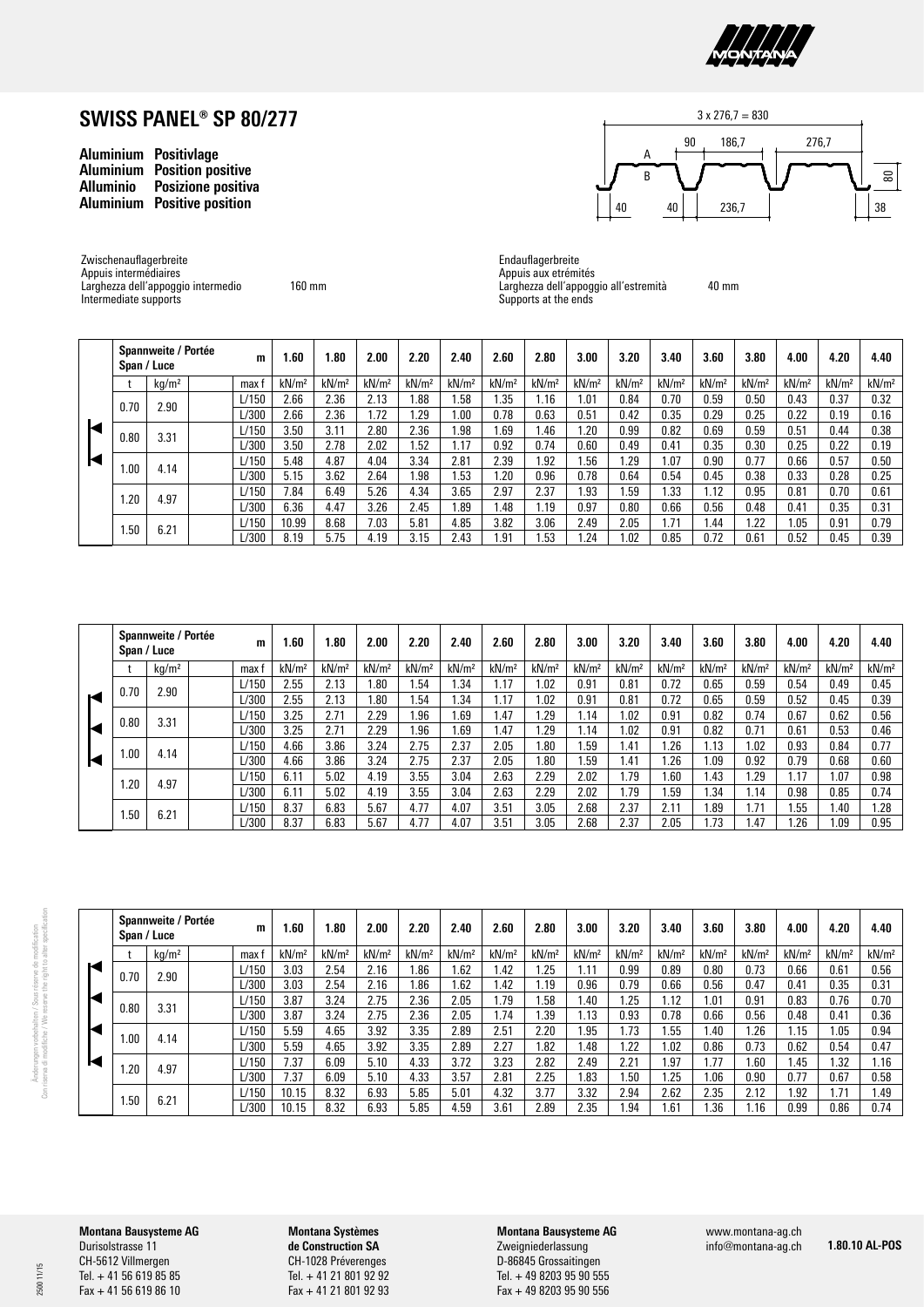

**Aluminium Negativlage Aluminium Position negative Posizione negativa Aluminium Nagative position**



Zwischenauflagerbreite Appuis intermédiaires Larghezza dell'appoggio intermedio Intermediate supports

160 mm

Endauflagerbreite Appuis aux etrémités Larghezza dell'appoggio all'estremità Supports at the ends

40 mm

|      | Spannweite / Portée<br>Span / Luce | m     | 1.60              | 1.80              | 2.00              | 2.20              | 2.40              | 2.60              | 2.80              | 3.00              | 3.20              | 3.40              | 3.60              | 3.80              | 4.00              | 4.20              | 4.40              |
|------|------------------------------------|-------|-------------------|-------------------|-------------------|-------------------|-------------------|-------------------|-------------------|-------------------|-------------------|-------------------|-------------------|-------------------|-------------------|-------------------|-------------------|
|      | kq/m <sup>2</sup>                  | max:  | kN/m <sup>2</sup> | kN/m <sup>2</sup> | kN/m <sup>2</sup> | kN/m <sup>2</sup> | kN/m <sup>2</sup> | kN/m <sup>2</sup> | kN/m <sup>2</sup> | kN/m <sup>2</sup> | kN/m <sup>2</sup> | kN/m <sup>2</sup> | kN/m <sup>2</sup> | kN/m <sup>2</sup> | kN/m <sup>2</sup> | kN/m <sup>2</sup> | kN/m <sup>2</sup> |
| 0.70 | 2.90                               | L/150 | 2.18              | 1.93              | .74               | .58               | 1.45              | . 33              | .15               | .00.              | 0.87              | 0.73              | 0.61              | 0.52              | 0.45              | 0.39              | 0.34              |
|      |                                    | 1/300 | 2.18              | 1.93              | 1.74              | .34               | 1.03              | 0.81              | 0.65              | 0.53              | 0.44              | 0.36              | 0.31              | 0.26              | 0.22              | 0.19              | 0.17              |
| 0.80 | 3.31                               | L/150 | 2.78              | 2.48              | 2.23              | 2.03              | 1.86              | 1.66              | 1.43              | 1.24              | 1.02              | 0.85              | 0.72              | 0.61              | 0.52              | 0.45              | 0.39              |
|      |                                    | L/300 | 2.78              | 2.48              | 2.09              | .57               | .21               | 0.95              | 0.76              | 0.62              | 0.51              | 0.43              | 0.36              | 0.31              | 0.26              | 0.23              | 0.20              |
| 1.00 | 4.14                               | L/150 | 4.20              | 3.73              | 3.36              | 3.06              | 2.64              | 2.25              | <b>94</b>         | 1.61              | 1.33              | 1.11              | 0.93              | 0.79              | 0.68              | 0.59              | 0.51              |
|      |                                    | L/300 | 4.20              | 3.73              | 2.72              | 2.05              | .58               | 1.24              | 0.99              | 0.81              | 0.66              | 0.55              | 0.47              | 0.40              | 0.34              | 0.29              | 0.26              |
| 1.20 | 4.97                               | L/150 | 5.88              | 5.23              | 4.70              | 3.92              | 3.30              | 2.81              | 2.42              | 1.99              | .64               | .37               | 1.15              | 0.98              | 0.84              | 0.72              | 0.63              |
|      |                                    | L/300 | 5.88              | 4.60              | 3.36              | 2.52              | .94               | .53               | .22               | 0.99              | 0.82              | 0.68              | 0.58              | 0.49              | 0.42              | 0.36              | 0.32              |
|      | 6.21                               | L/150 | 8.88              | 7.64              | 6.19              | 5.12              | 4.30              | 3.66              | 3.11              | 2.53              | 2.08              | .74               | I.46              | .24               | .07               | 0.92              | 0.80              |
| 1.50 |                                    | L/300 | 8.33              | 5.85              | 4.27              | 3.21              | 2.47              | .94               | .55               | . 26              | .04               | 0.87              | 0.73              | 0.62              | 0.53              | 0.46              | 0.40              |

|   | Span / Luce | Spannweite / Portée | m     | .60               | 1.80              | 2.00              | 2.20              | 2.40              | 2.60              | 2.80              | 3.00              | 3.20              | 3.40              | 3.60              | 3.80              | 4.00              | 4.20              | 4.40              |
|---|-------------|---------------------|-------|-------------------|-------------------|-------------------|-------------------|-------------------|-------------------|-------------------|-------------------|-------------------|-------------------|-------------------|-------------------|-------------------|-------------------|-------------------|
|   |             | kg/m <sup>2</sup>   | max f | kN/m <sup>2</sup> | kN/m <sup>2</sup> | kN/m <sup>2</sup> | kN/m <sup>2</sup> | kN/m <sup>2</sup> | kN/m <sup>2</sup> | kN/m <sup>2</sup> | kN/m <sup>2</sup> | kN/m <sup>2</sup> | kN/m <sup>2</sup> | kN/m <sup>2</sup> | kN/m <sup>2</sup> | kN/m <sup>2</sup> | kN/m <sup>2</sup> | kN/m <sup>2</sup> |
|   | 0.70        | 2.90                | L/150 | 2.29              | ∣.94              | .66               | 1.43              | .25               | .10               | 0.97              | 0.87              | 0.78              | 0.70              | 0.63              | 0.58              | 0.52              | 0.48              | 0.44              |
| ю |             |                     | L/300 | 2.29              | l 94              | .66               | 1.43              | .25               | .10               | 0.97              | 0.87              | 0.78              | 0.70              | 0.63              | 0.58              | 0.52              | 0.46              | 0.40              |
|   | 0.80        | 3.31                | L/150 | 2.89              | 2.44              | 2.09              | . 81              | .58               | .39               | .23               | .09               | 0.98              | 0.88              | 0.80              | 0.72              | 0.66              | 0.60              | 0.55              |
|   |             |                     | L/300 | 2.89              | 2.44              | 2.09              | .81               | 1.58              | .39               | .23               | i.O9              | 0.98              | 0.88              | 0.80              | 0.72              | 0.63              | 0.54              | 0.47              |
|   |             | 4.14                | L/150 | 4.21              | 3.55              | 3.03              | 2.61              | 2.27              | 2.00              | .76               | . 57              | .40               | . 26              | .14               | .03               | 0.94              | 0.86              | 0.79              |
|   | $1.00\,$    |                     | L/300 | 4.21              | 3.55              | 3.03              | 2.61              | 2.27              | 2.00              | .76               | . 57              | 1.40              | .26               | .12               | 0.95              | 0.82              | 0.71              | 0.61              |
|   |             | 4.97                | L/150 | 5.67              | 4.76              | 4.05              | 3.48              | 3.03              | 2.65              | 2.34              | 2.07              | 1.85              | . 66              | .50               | .36               | .24               | .13               | 1.04              |
|   | .20         |                     | L/300 | 5.67              | 4.76              | 4.05              | 3.48              | 3.03              | 2.65              | 2.34              | 2.07              | 1.85              | 1.64              | .38               | l.18              | 1.01              | 0.87              | 0.76              |
|   |             |                     | L/150 | 8.01              | 6.69              | 5.66              | 4.85              | 4.19              | 3.65              | 3.21              | 2.84              | 2.53              | 2.27              | 2.05              | .85               | .68               | . 54              | 1.41              |
|   |             | . 50<br>6.21        | L/300 | 8.01              | 6.69              | 5.66              | 4.85              | 4.19              | 3.65              | 3.21              | 2.84              | 2.50              | 2.09              | .76               | .50               | .28               |                   | 0.96              |

|      | Spannweite / Portée<br>Span / Luce | m     | .60               | 1.80              | 2.00              | 2.20              | 2.40              | 2.60              | 2.80              | 3.00              | 3.20              | 3.40              | 3.60              | 3.80              | 4.00              | 4.20              | 4.40              |
|------|------------------------------------|-------|-------------------|-------------------|-------------------|-------------------|-------------------|-------------------|-------------------|-------------------|-------------------|-------------------|-------------------|-------------------|-------------------|-------------------|-------------------|
|      | kq/m <sup>2</sup>                  | max   | kN/m <sup>2</sup> | kN/m <sup>2</sup> | kN/m <sup>2</sup> | kN/m <sup>2</sup> | kN/m <sup>2</sup> | kN/m <sup>2</sup> | kN/m <sup>2</sup> | kN/m <sup>2</sup> | kN/m <sup>2</sup> | kN/m <sup>2</sup> | kN/m <sup>2</sup> | kN/m <sup>2</sup> | kN/m <sup>2</sup> | kN/m <sup>2</sup> | kN/m <sup>2</sup> |
| 0.70 | 2.90                               | L/150 | 2.69              | 2.29              | .97               | .71               | .50               | 1.32              | 1.18              | .05               | 0.94              | 0.85              | 0.77              | 0.70              | 0.64              | 0.59              | 0.54              |
|      |                                    | L/300 | 2.69              | 2.29              | .97               | .71               | .50               | .32               | i.18              | .00               | 0.82              | 0.69              | 0.58              | 0.49              | 0.42              | 0.36              | 0.32              |
| 0.80 | 3.31                               | L/150 | 3.40              | 2.89              | 2.49              | 2.16              | . 89              | .67               | 1.48              | .32               | .19               | 1.07              | 0.97              | 0.88              | 0.81              | 0.74              | 0.68              |
|      |                                    | 1/300 | 3.40              | 2.89              | 2.49              | 2.16              | .89               | 1.67              | <b>.44</b>        | 1.17              | 0.97              | 0.81              | 0.68              | 0.58              | 0.50              | 0.43              | 0.37              |
| 00.1 | 4.14                               | L/150 | 4.97              | 4.21              | 3.61              | 3.13              | 2.74              | 2.41              | 2.14              | .90               | .71               | . 54              | 1.39              | .27               | . 16              | , 06              | 0.97              |
|      |                                    | L/300 | 4.97              | 4.21              | 3.61              | 3.13              | 2.74              | 2.34              | 1.88              | .53               | .26               | .05               | 0.88              | 0.75              | 0.64              | 0.56              | 0.48              |
| .20  | 4.97                               | L/150 | 6.70              | 5.67              | 4.84              | 4.19              | 3.65              | 3.20              | 2.83              | 2.52              | 2.26              | 2.03              | 1.84              | .67               | .52               | .37               | 1.19              |
|      |                                    | L/300 | 6.70              | 5.67              | 4.84              | 4.19              | 3.65              | 2.89              | 2.31              | .88               | . 55              | .29               | 1.09              | 0.93              | 0.79              | 0.69              | 0.60              |
| .50  | 6.21                               | L/150 | 9.52              | 8.00              | 6.80              | 5.85              | 5.08              | 4.44              | 3.92              | 3.47              | 3.10              | 2.79              | 2.51              | 2.28              | 2.02              | .74               | .52               |
|      |                                    | L/300 | 9.52              | 8.00              | 6.80              | 5.85              | 4.67              | 3.67              | 2.94              | 2.39              | .97               | .64               | ∣.38              | $\overline{.18}$  | .01               | 0.87              | 0.76              |

**Montana Bausysteme AG** Durisolstrasse 11 CH-5612 Villmergen Tel. + 41 56 619 85 85 Fax + 41 56 619 86 10

**Montana Systèmes de Construction SA** CH-1028 Préverenges Tel. + 41 21 801 92 92 Fax + 41 21 801 92 93

**Montana Bausysteme AG** Zweigniederlassung D-86845 Grossaitingen Tel. + 49 8203 95 90 555 Fax + 49 8203 95 90 556

www.montana-ag.ch info@montana-ag.ch

**1.80.10 AL-NEG**